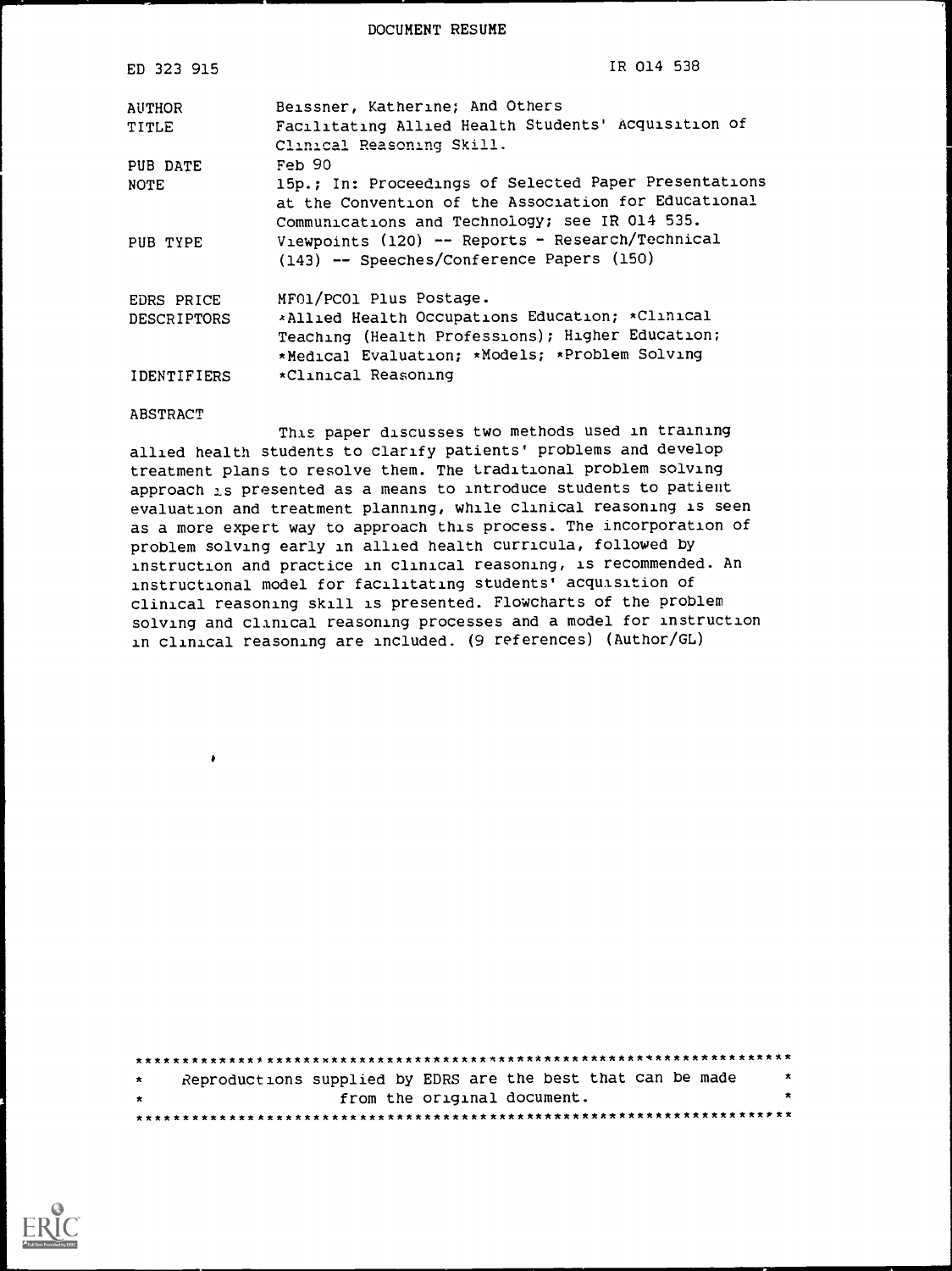

Minor changes have been made to improve.<br>reproduction quality

Points of view or opinions stated in this docu<br>ment :do: not: necessarily .represent: official<br>OE RI position or policy

# Title:

# Facilitating Allied Health Students' Acquisition of Clinical Reasoning Skill

# Authors:

Katherine Beissner Nancy Hollins Barbara Grabowski

 $\varphi$  $-$ RO1453

"PERMISSION TO REPRODUCE THIS MATERIAL HAS BEEN GRANTED BY

Michael Simonson

 $\overline{c}$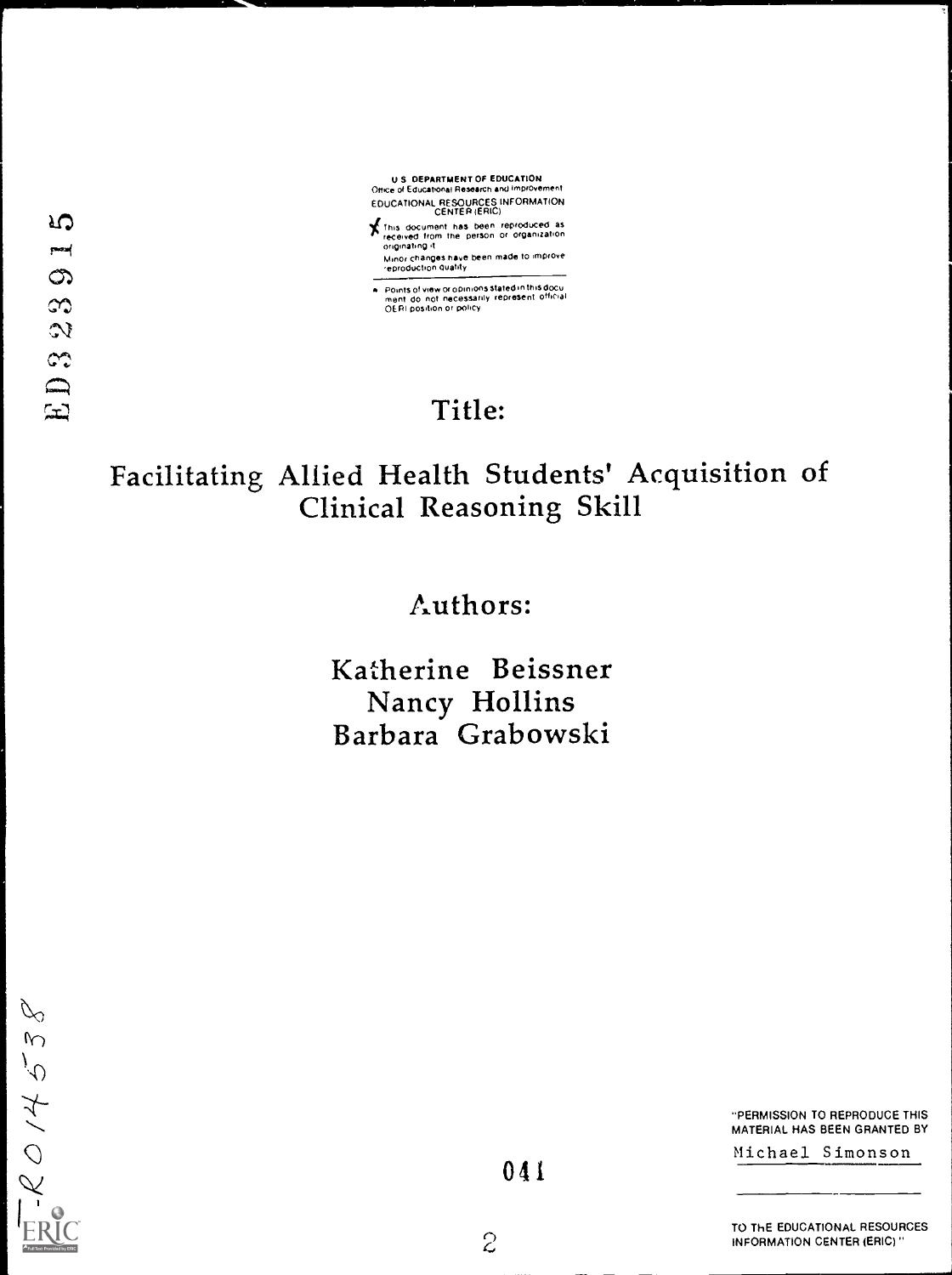Facilitating Allied Health Students' Acquisition of Clinical Reasoning Skill

# ABSTRACT

 $\cdot$ 

This paper discussess two methoJs used to clarify patients' problems and develop treatment plans to resolve them. The traditional problem solving approach is presented as a means to introduce students to patient evaluation and treatment planning, while clinical reasoning is seen as a more expert way to approach this process. The incorporation of problem solving early in allied health curricula, followed by instruction and practice in clinical reasoning is recommended. An instructional model for facilitating students' acquisition of clinical reasoning skiii is presented.

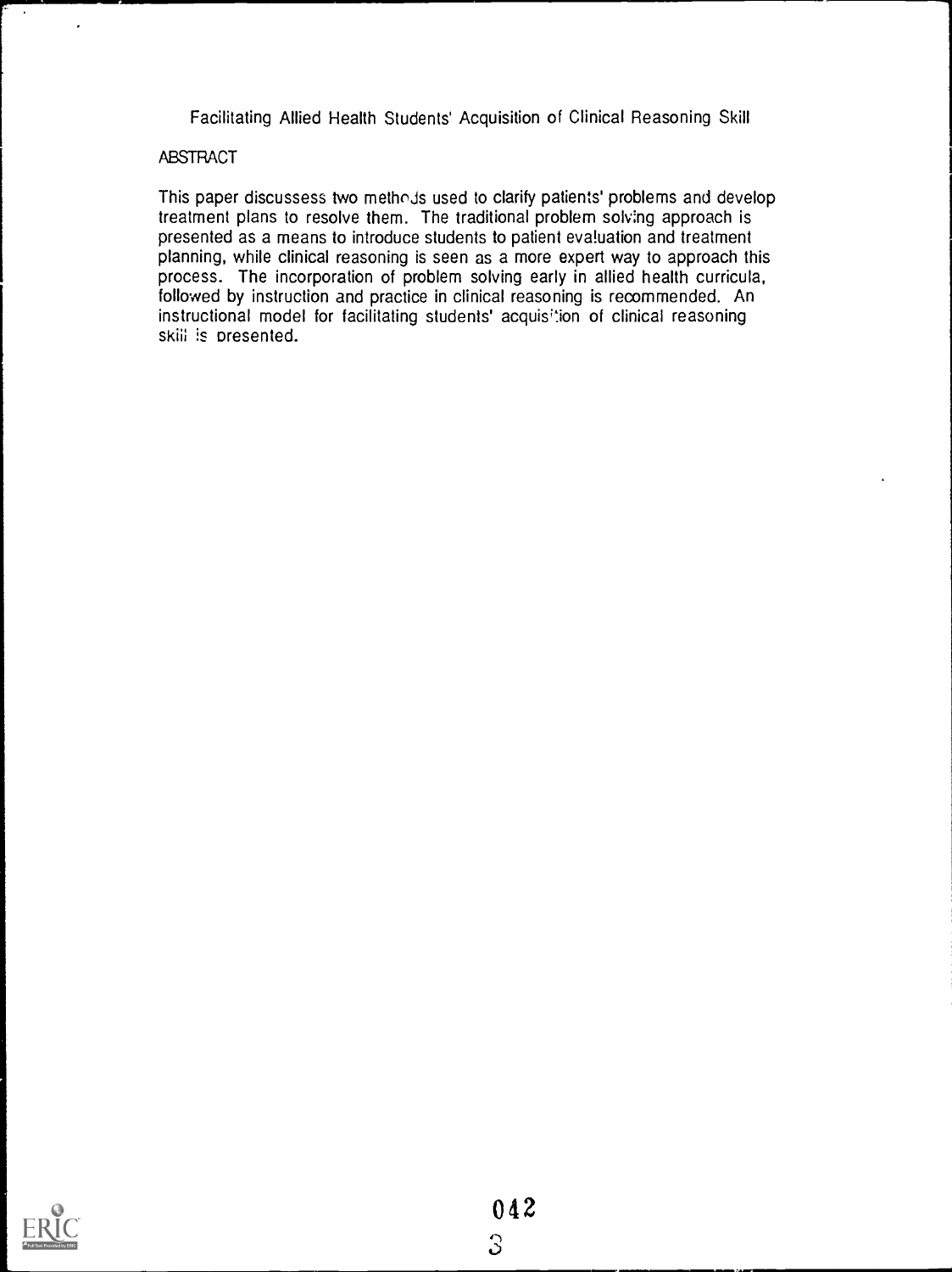The enhancement of students' ability to "problem solve" has received much attention in recent allied health literature. Concurrently, in the medical education literature there is a discussion of the "clinical reasoning process," a process used to think through patients' problems and formulate treatment plans. Both problem solving and clinical reasoning have as their goal the determination of a patient's problem and the development of treatment plans to resolve the problem. The purpose of this paper is to compare these two methods of resolvirg patients' problems, and to suggest a method of instruction that will facilitate students' acquisition of more expert reasoning.

### **BACKGROUND**

### Problem Solving Approaches

The discussion of problem solving in the allied health professions has centered around teaching strategies to enhance students' ability in this area (Burnett & Pierson, 1988; Olsen, 1983; May & Newman, 1980; Jenkins, 1985; Slaughter, Brown, Garner & Peritt, 1989) Although each of these modeis for teaching problem solving vary slightly, essentially the approach provides students with evaluation results which they analyze, synthesize into problem lists, and develop treatment programs to address the patient's problems. If patients were actually treated in this manner the practitioner would perform a general evaluation on a patient noting all normal and abnormal findings without judgement until the data collection process is complete. The practitioner would then review the evaluation findings, synthesize the results, break major problems down into subproblems, formulate goals for treatment, and finally develop a treatment plan. Figure 1 shows the format of this type of clinical problem solving. Although most commonly reported in the literature on teaching problem solving, apparently this method of addressing patients' problems is not utilized by expert practitioners (Norman, 1988).

#### Clinical Reasoning

Norman has noted that the majority of problems that are addressed in clinical medicine are solved by means that do not fit this typical definition of a problem solving model (Norman, 1988). Instead, physicians use what has become known as a "clinical reasoning process" (CRP) in addressing their patients' problems. Barrows described CRP as involving the use of hypotheses to guide the evaluation process, with diagnostic questions or tests used to confirm or refute the hypotheses (Barrows & Peltovitch, 1987).

According to Barrows the hypothesis-test method of clinical reasoning involves generating a hypothesis (or preferably, multiple hypotheses) regarding the patient's problems early in the evaluation process. Early hypotheses may be fairly general, not strongly tied to a specific diagnosis or problem source. These initial hypotheses are then mentally rank ordered in terms of their plausibility. The most likely hypothesized cause is then investigated, either with further questioning of the patient or with specific evaluative tests. As more information is gathered through the evaluation the practitioner continually re-orders the hypotheses in terms of their plausibility, deletes some, and gradually develops a more clear understanding of the patient's problem(s). Throughout the evaluation process the practitioner may revert to a more general evaluation format to gather more information on problems that should not be overlooked, eventually returning to the hypothesis-test method as the process continues. Figure 2 depicts the hypothesis-test, clinical reasoning process in flow chart format.



043

 $\zeta$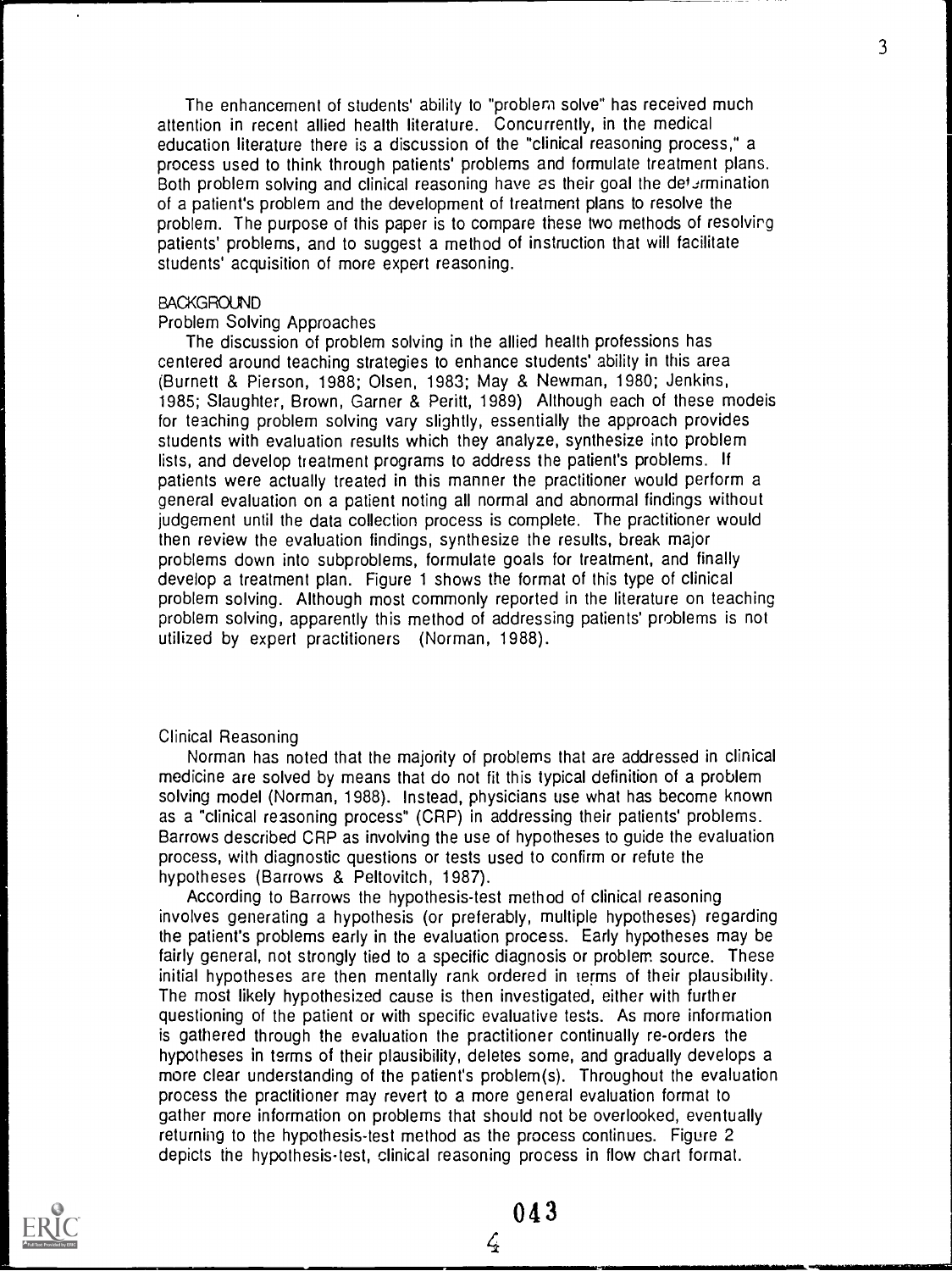While Barrow's work fccused on the clinical reasoning processes utilized by physicians, evidence exists that similar reasoning processes are used by experienced physical therapists (Payton, 1985), and presumably other allied health practitioners.

A comparison of clinical reasoning and problem solving shows is that there are two schools of thought regarding how to address patients' problems. The first (what we term "problem solving" approach) involves the collection of all evaluative information without judgement, followed by an analysis of the data collected. Clinical reasoning, on the other hand, involves an analyze-as-you-go approach. The results of each evaluative question or test is immediately interpreted and integrated with previously collected information to guide the practitioner to the next test to be performed or question to be asked. On one level the differences between these two approaches to patients' problems appears to be simply a difference in the sequence of patient evaluations. Examined more closely, clinical reasoning can be seen as requirina more complex cognitive processing of patient information which can result in a more efficient and effective identification of the cause of the patient's problem.

Both the problem solving and clinical reasoning approach to patients problems have their advantages and disadvantages. Problem solving can be seen as a more structured approach, utilizing routine evaluation formats to collect information on patients. This method may be essential for persons with relatively little experience in a profession, as utilizing a structured approach leaves one less likely to "miss" key questions or tests. However, problem solving can also be more time consuming than clinical reasoning, and result in unnecessary evaluative procedures being performed. Clinical reasoning is a more expert-like way of approaching patient problems, which involves higher levels of cognitive processing of patient information, and more rapid and efficient determination of the patient's problem. One potential problem with using the clinical reasoning process to evaluate patients is that inexperienced practitioners (and students) may jump to conclusions about the patient's problem and forget or simply delete as unnecessary some key evaluative tests. However, as persons gain a more meaningful and broader understanding of pathologies and their appropriate treatments, and develop a repetoire of experience in their chosen field, it is less likely that such errors will occur.

The models for problem solving instruction advocate introducing the model early in the educational program (Burnett & Pierson, 1988; Olsen, 1983; May & Newman, 1980; Jenkins, 1985; Slaughter, Brown, Garner & Peritt, 1989). This inital instructicn provides students with the structure needed to gain experience with patient evaluation and treatment planning. However, since one goal of allied health education is to produce competent clinicians, and apparently expert practitioners utilize a quite different approach to solving patient problems than that traditionally referred to as "problem solving," incorporation of the more complex reasoning process into existing allied health curricula seems advisable (Payton, 1985). Such instruction can be sequenced late in the educational program, after students have gained initial clinical experience using the problem solving approach. Instruction in the performance of the clinical reasoning process has the potentiai to accelerate learners' transitions from novice to expert clincian. The following describes a method of instruction in clinical reasoning that could be incorporated into educational programs, sequenced after students have gained experience with the more traditional problem solving approach.

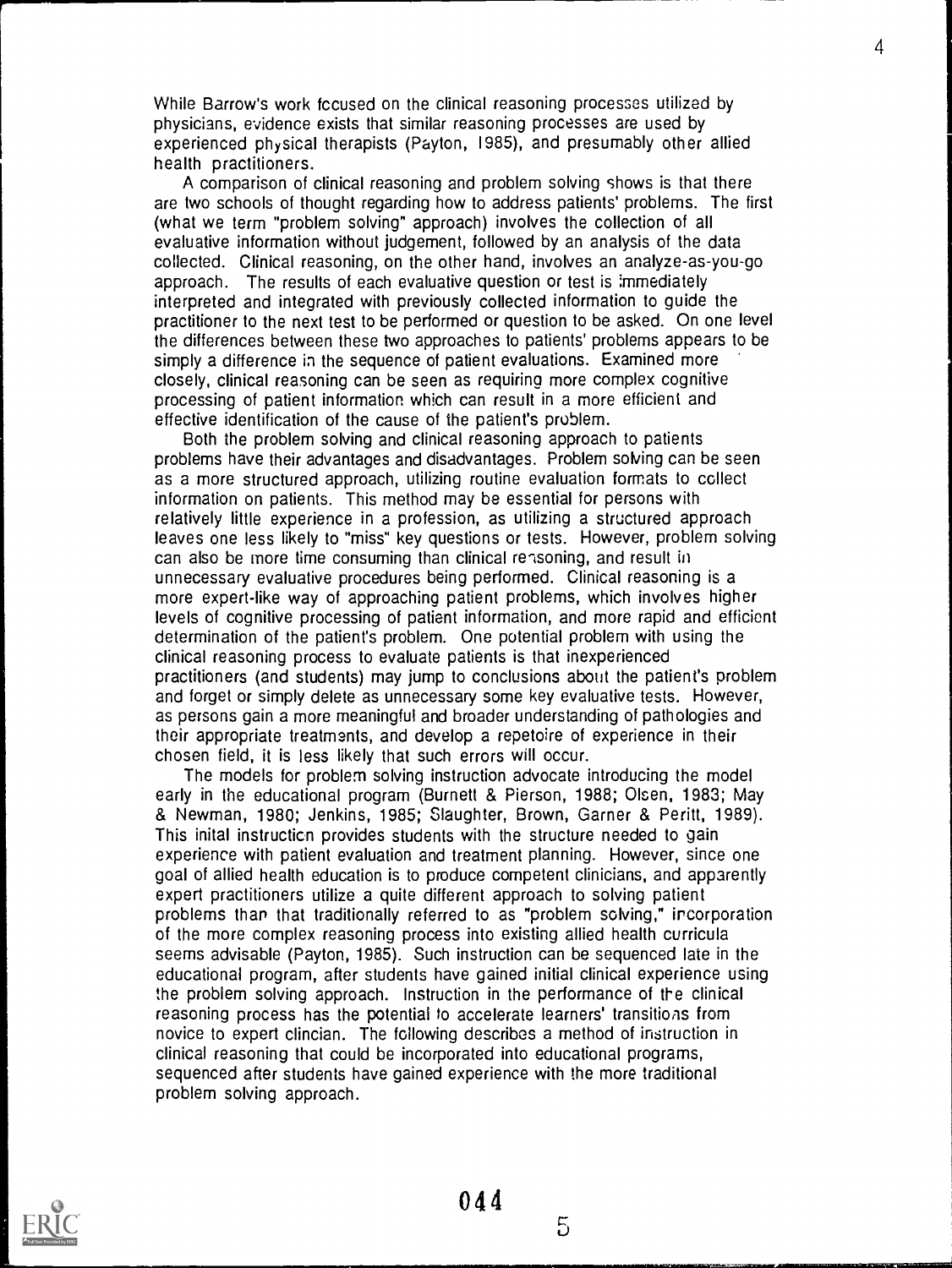# INSTRUCTIONAL MODEL FOR CRP

While there have been severai reports of teaching strategies for developing problem solving abilities, little has been written concerning the instructional strategies that will facilitate acquisition of clinical reasoning skill. Instruction in the clinical reasoning process is made more difficult because it does not involve a linear type of thought process, but rather uses an iterative approach to patient evaluation. Thus, instruction on this method of addressing patients' problems must convey the complexities of the clinical reasoning process while providing for practice of the skill, thereby enhancing students' ability to use the CRP in their patient care.

While the clinical reasoning process has been described as being distinctly different from traditional problem solving, it is not so different from the type of reasoning used when encountering everyday unknowns. Wright described "diagnostic induction" as being the kind of reasoning process that is basic to normal human functioning (Wright, 1989). This is a process by which, when confronted with a "problem" or question to which there is no blatantly apparent answer one generates multiple hypotheses which are ordered in terms of their relative plausability. The plausability rankings provide guidance on which "leads" to follow when searching for otlier relevant information which will help to clarify the question or problem under study.

'A common example of diagnostic inductive thinking is the way one would approach the problem of a car that won't start. Neither a mechanic nor an average car owner would try to determine the car's problem by completely evaluating all of its systems followed by a sorting out of this evaluation's results to identify the problem. Instead, both the expert mechanic and the average car owner would make some guesses (or hypotheses) as to what was wrong with the vehicle, such as the car being out of gas, the battery being dead because the lights were left on, or some general problem with the ignition system. Based upon these hypotheses one would perform some limited tests to determine which one is the real problem (looking at the gas gauge, checking the light switch, etc), and generate some plan to fix the problem. Showing students how the CRP is similar to the way they already think about common problems by using an example such as this may help to orient them to the usefulness of a hypothesis-test method of evaluating patients.

To help students understand the differences between the CRP and problem solving approaches it may be helpful to explicitly point out tnese differences. Following this introduction to the CRP, examples of its use in clinical practice should be provided to the learners. Since the CRP is actually performed mentally, without any overt sign of the information processing which occurs, presenting examples of it's use takes the form of the instructor "thinking aloud," by talking students through the steps involved in clinical reasoning. When presenting examples of clinical reasoning, a hypothetical patient case may be presented to the learners, with very little detail provided at the outset. The instructor would then talk through the steps being used (i.e. the steps shown in Figure 2) by generating lists of hypotheses about the patient, rank ordering the possibilities according to their plausibility, deciding upon information needs, selecting appropriate tests, receiving test results, modifying hypotheses, and so on. This method of instruction, based upon social learning theory, is referred to as modeling of the desired behavior.

An option to having the instructor simply talk through the reasoning process on a hypothetical patient is to use a videotape of an actual patient evaluation, with the instructor narrating the thought processes used to progress through the evaluation. Interactive videos, which would allow selective branching to different segments of an evaluation, provide an excellent, though expensive,



045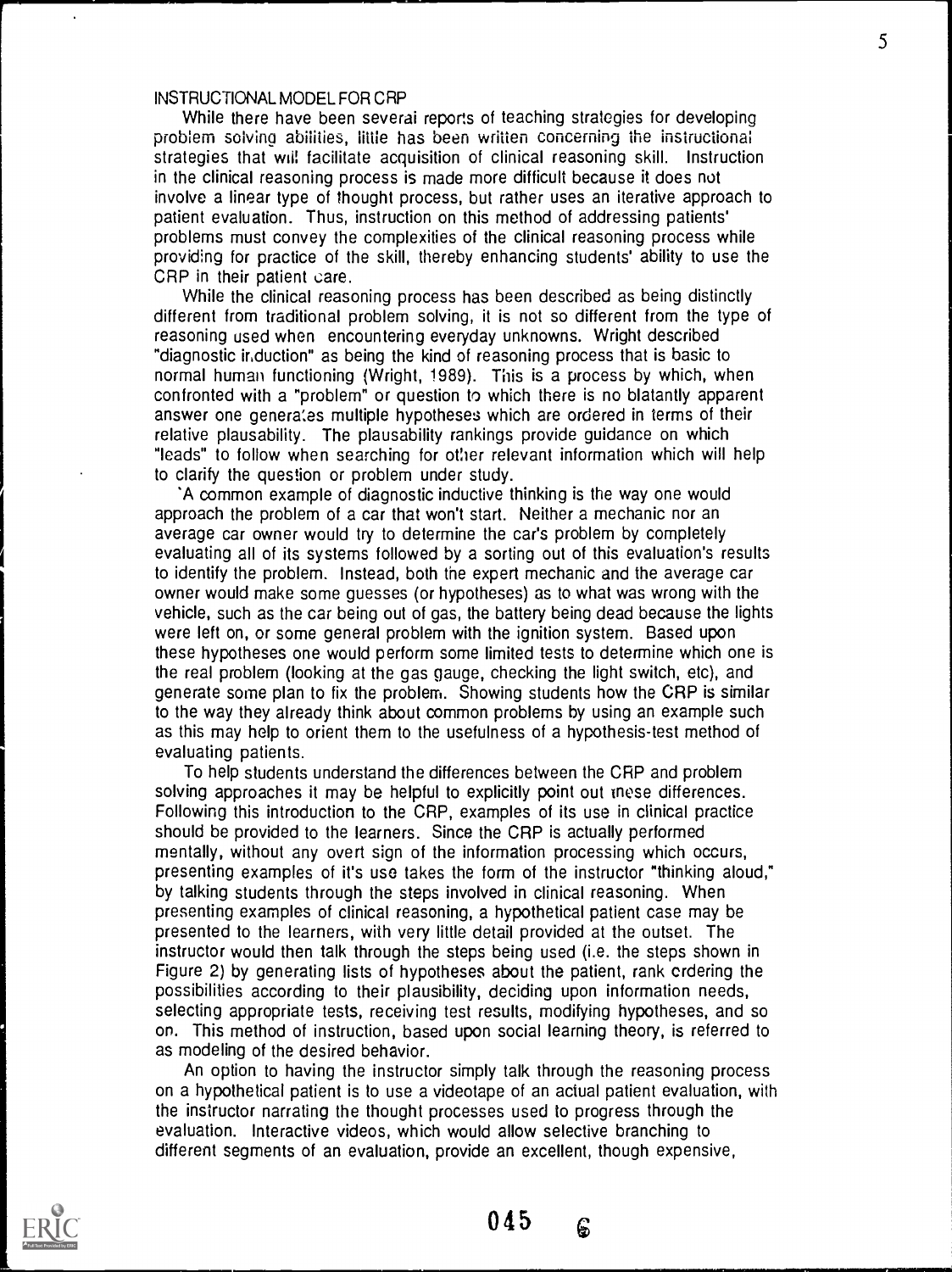medium for depicting the clinical reasoning process in action. A less expensive alternative which still allows a greater touch of realism to this demonstration of CRP is the use of slides which depict the various evaluation steps, again narrated by the instructor.

In whatever iredium the example is presented to the learners, the patient case study should be selected carefully. It should require all of the steps involved in CRP, yet be simple enough so as to avoid requiring a larger knowledge base than that possessed by the learners. One of the comp;exities of teaching the clinical reasoning process (or any of the problem solving approaches) is that the success of a student's reasoning is dependant upon prior knowieoge upon which the reasoning is based. For example, one could not expect a student to demonstrate competent clinical reasoning when evaluating a patient with a head trauma if the student did not know the basics of neurology, and the necessary evaluation techniques. Therefore it is important that the examples and practice cases presented be bosed upon some clinical problem with which the learners are familiar.

Following this initial demonstration of clinical reasoning, students should be provided with opportunities to practice using the CRP on patient cases. Three levels of practice that can be used to promote acquisition of clinical reasoning skills include participative modelling, individual practice on case studies, and practice in clinical education settings.

#### Participative Modelling

In participative modelling the instructor presents a group of students with initial patient information and requests their input on potential causes of the patient's problem, ranking of the hypothesized causes, etc. Throughout this process the instructor may prompt students with questions, cueing them toward particular types of information that might be helpful in determining the patient's problem. In this way the students get immediate feedback about the use of CRP in a non-threatening, group environment. In participative modeling the instructor provides progressively less and less assistance in performing the desired skill, thus allowing learners to increase their competence and self-efficacy in using the newly learned skill. This type of practice can be used effectively in the early stages of learning a new skill.

#### Individual Practice

After students demonstrate an understanding of this "new" type of clinical reasoning they can progress to the second level of practice. Here the students should be provided with opportunities to practice and receive feedback on their own individual use of the process. Practice items for the clinical reasoning process should take the form of realistic patient case studies, much like those presented in the example. The type of case study to be used for practice of CRP should be designed so that practice closely parallels the use of the process in clinical settings. Thus, all information about a patient must not be provided to the learner at the outset. Instead, case studies snould begin with a small amount of information about the patient, such as the type of information that would be obtained when a patient is asked "Why did you schedule ati appointment?" Additional information about the case study patient should be provided to the learner only upon request, as this allows mimicking the question-answer format of patient interviews and the test-results format of objective testing. Thus, if a student fails to remember to "ask" a key question, or "order" a vital test the student fails to receive crucial information that may affect the diagnostic/treatment process.

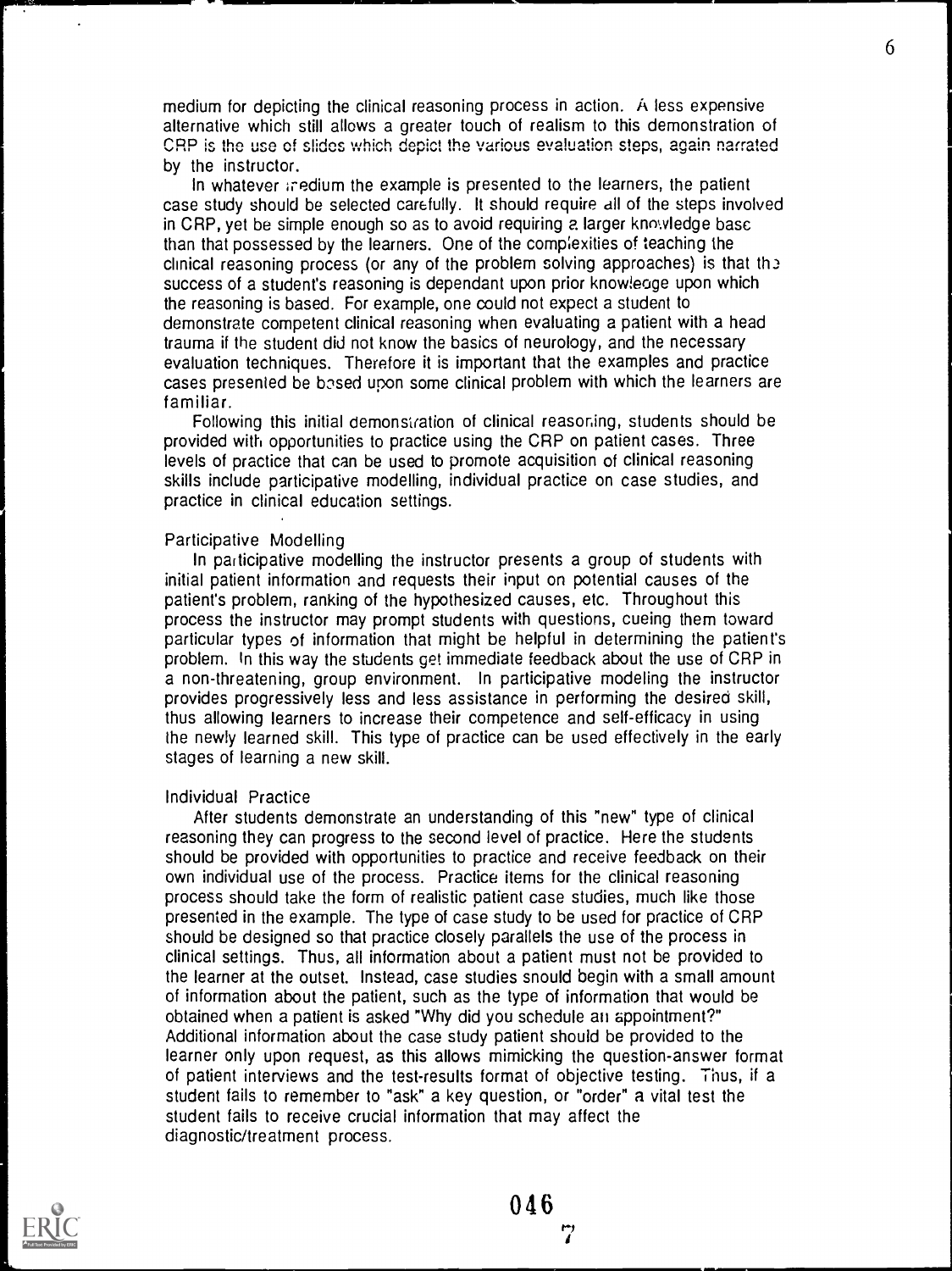Given the iterative format of clinical reasoning, the format of practice items provides some challenges to the instructor. While it may seem awkward, written case studies can be used to provide this type of practice case. For example, two students could work together, one as the practitioner, and the other as the patient, or information source. The practioner would receive initial information regarding the patient, and based upon this information, would list possible causes of the patient problem, and rank order these causes in terms of their probability. The student would then request additional information from the patient to confirm or refute the most probable cause of the problem. The type of information requested could be answers to questions, or objective test results. The second student provides the practitioner with only the information requested, eventually culminating in the practitioner's selection of the patient's "diagnosis" and formulation of a treatment plan.

This method of working through case studies is certainly feasible, but is dependant upon the ability of learners to work together in teams. Computer programs written to provide patient information only upon request could be used to allow individual student practice. Interactive videos programmed to provide information to the learners in the same manner could also present an effective and powerful method for practicing CRP, this time allowing the learners to practice observation skills that are not afforded by the written or non-video computer-based practice methods.

In addition to the format of practice items it is also important to consider the sequence in which they are presented to students. Easy to difficult sequencing is recommended so that learners may first practice on problems on which they have a relatively high probabffity of successfully completing, thus allowing them to practice a new skill in low stress situations. Easy cases might describe patients whose problem is easily identifiable, has a fairly obvious source, or is commonly seen in clinical settings. More difficult cases might include patients with multiple problems, or seemingly contradictory evaluation results. The use of divergent practice items is also recommended, to allow students to practice applying the CRP with different types of patient problems.

During this level of practice it is essential that students receive corrective feedback regarding the effectiveness of their clinical reasoning. Feedback from the instructor should concentrate not only on the outcomes of the learner's use of CRP (i.e. the identified patient problem and treatment plan), but also on the process itself, perhaps by pointing out specific steps on which the learner needs to focus. When using the CRP two types of errors can be made. First, students may use the CRP itself incorrectly, referred to as a process error. For example, when presented with initial patient information a student may "collect" data randomly, without using hypothesized causes of the patient's problem to guide the data collection process. This type of error might be identified by asking the student why they elected to "perform" a specific test, and what kind of information they hoped to gain from it.

The second type of error that can occur when using the CRP is making incorrect assumptions about the meaning of test results, or the symptoms exhibited by a patient with a certain problem. These errors can be classified as knowledge errors. Students working with this type of error might appear to be randomly collecting data on a patient, but actually be working with a deficient knowledge base, and thus be generating impiausible hypotheses. This type of error requires identification of the student's incorrect assumptions, and perhaps referral to text books or other references for remedial work.

When providing feedback about students' clinical reasoning skill, it is important to remember that no two individuals can be expected to take the same paths through the reasoning process on any given patient. The CRP is

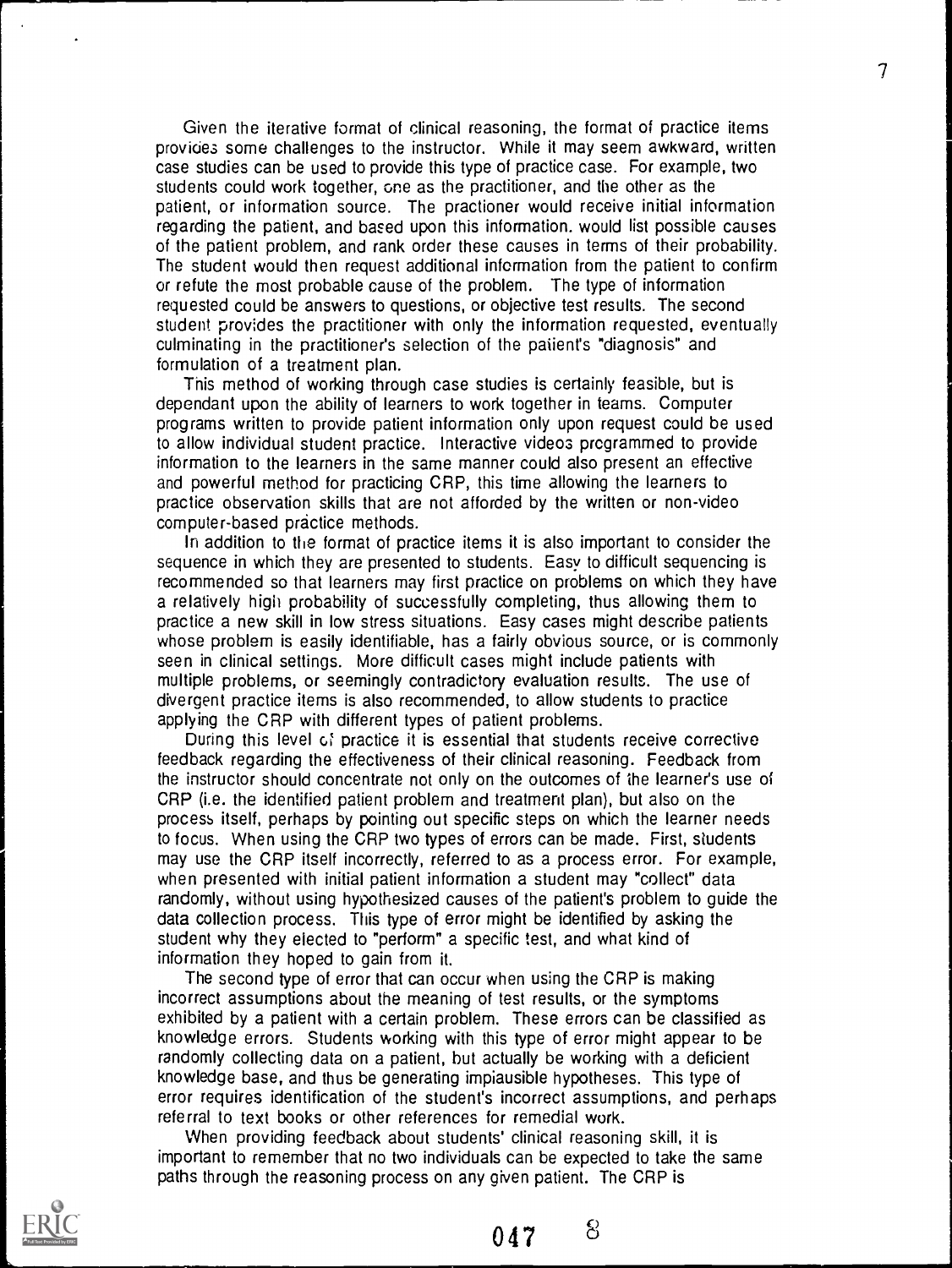individualistic in that many of the steps require judgements based upon prior knowledge and experience. For example, when presented with a patient with low back pain, one physical therapist may rank as the most probable hypothesized cause of the pain as being a generated from a disc. An equally competent therapist with different prior experiences may believe that the most probable cause is a muscle sprain, and still another might hypothesize facet involvement. From these diverse starting points each therapist will progress by asking questions and performing tests to confirm their own hypothesis, and eventually revising their hypothesis to keep it in line with the information gathered from the evaluation.

Since one can not expect two experts to follow the same paths in thinking through a patient's problem it is important that one does not expect all students to perform the reasoning in exactly the same manner. The important point is that students do not make critical errors in their clinical judgement, such as forgetting key tests that might differentiate one type of patient problem from another. To help students recognize how important it is both to consider all possible causes of a patient's problem, and to not jump to conclusions about the problem source early in the evaluation process, contrasting patient cases should be included in the practice of CRP. This involves the development of cases in which the patients have similar presenting symptoms which result from different causes. A physical therapy example of these type of cases would be to present students with a case of a patient with shoJIder bursitis, and one with a cervical radiculopathy. Both padents could have similar (though not identical) histories of the onset of the problem, identical pain distributions, and very similar range of mofion and muscle strength. However, a few key tests could be performed on such patients to differentiate between the two problems. Failing to perform the tests might result in the incorrect identification of the patient problem, and development of an inappropriate treatment plan.

## Clinical Education Practice

The final level of practice of the clinical reasoning process should occur in the most realistic setting possible. Clinical education experiences are ideal forums for practice of clinical reasoning, for it is in the clinic that the process takes on real meaning for the students and their patients. Under the supervision of clinical preceptors students can further refine their clinical reasoning skills, and experience first hand the results of their reasoning. Following a student conducted patient evaluation the clinical preceptor can use in depth questioning of the student to determine why certain tests were or were not performed. This will assist the preceptor in understanding the student's clinical reasoning, and will help to identify weaknesses in process cr knowledge that might lead to ineffective determination of the patient's problem. The preceptor might then suggest potential causes of the patient's problem that the student did not consider, and correct any faulty assumptions that the student might have made during the evaluation.

#### **DISCUSSION**

The reasoning process utilized by health professionals is a complex one, which requires integration of information from numerous sources. The clinical reasoning process presented here can be seen as distinctly different from tradiiional problem solving models. The model presented for CRP instruction is intended to clarify the clinical reasoning process itself, and to identify instructional strategies to assist students in acquiring this critical skill. Figure 3 depicts the steps described for instruction on clinical reasoning.

While practical for implementation in most allied health educational programs, this method for teaching the clinical reasoning process has not been



048

 $\ddot{\theta}$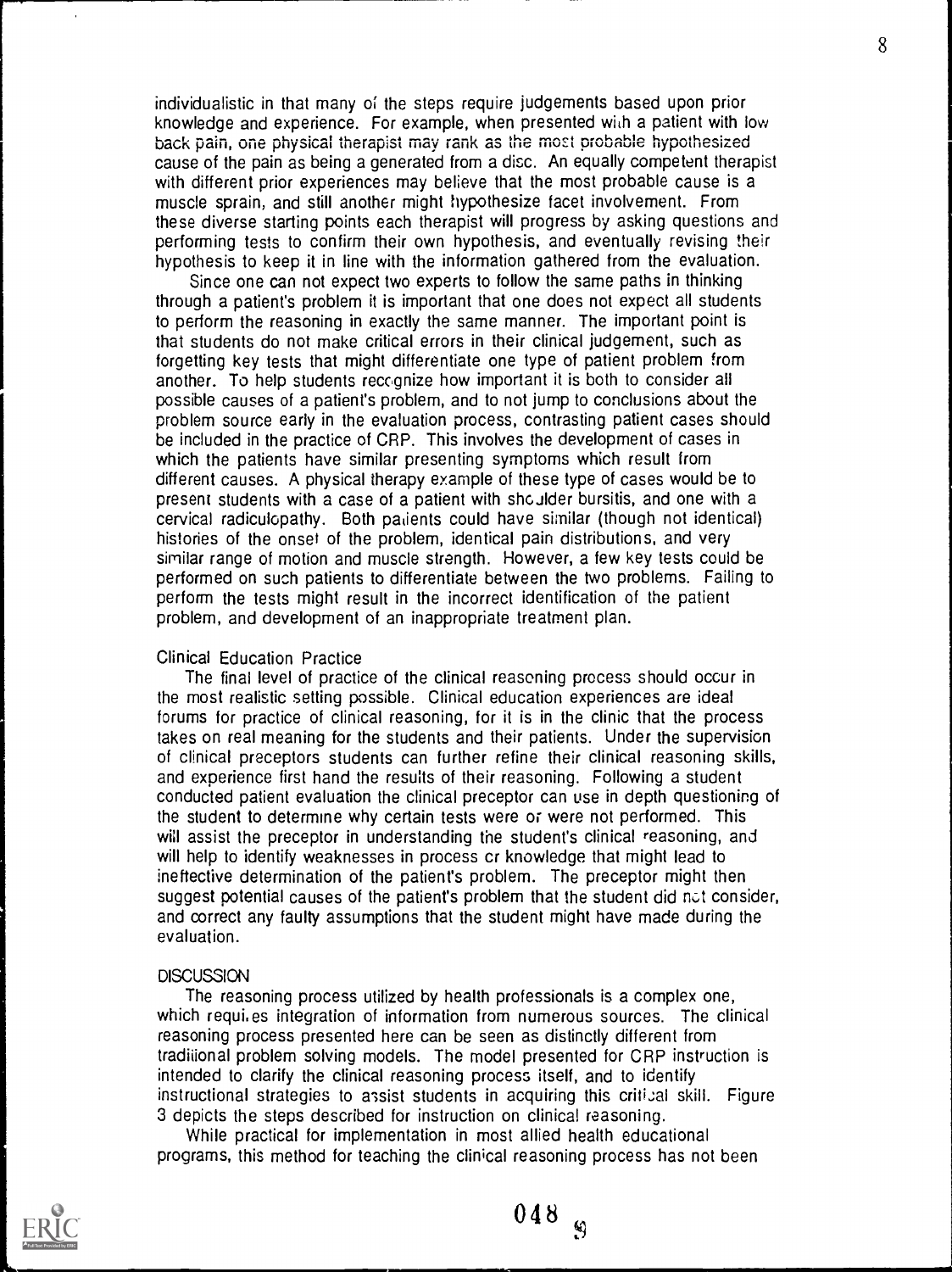subjected to 'esting with students to determine it's effectiveness in achieving the goal of acquisition of more expert-like CRP skills. One difficulty in testing any instructional method for clinical reasoning is the difficulty in measuring performance outcomes. The authors know of no tool which allows for assessment of students' ability to reason in clinical settings, save clinical preceptor's subjective assessment of student performance. A recent effort to determine the effectiveness of a clinical problem solving model through the use of a standard critical thinking scale was unsuccessful, perhaps not so much because of the ineffectiveness of the model, but because the testing instrument used might not be an effective measure of the problem solving used in allied health practice.<sup>5</sup> The identification of an effective evaluative instrument for measuring learners' clinical reasoning skill would be of great assistance in determining the value of any clinical reasoning instructional model.

As mentioned previously, the use of the clinical reasoning process is dependant upon the student's prior knowledge, and their ability to recall and integrate information from prior coursework that might assist in the CRP. Current work in instructional design related to schema theory may help to identify ways to design instruction so that this information is more easily retreivable for use in the clinical setting. One problem that we have observed in students beginning to evaluate patients in clinical settings is their inability to distinguish between relevant and irrelevant evaluation findings. Using the clinical reasoning process may help to reduce the amount of irrelevant information that students obtain from patient evaluations, as each test or question is related to their hypothesis regarding the cause of the patient's problem. Again, instructional strategies that will facilitate identification of relevant cues would be of assistance in preparing students for competent clinical practice.

Additional research into the area of clinical reasoning may be directed toward the identification of critical characteristics of case studies to be used in the practice of CRP. Investigation into the attributes of media through which CRP practice is provided may also provide guidance in the design of effective learning experiences in this area.

Another area of interest is the issue of sequencing clinical reasoning instruction. We have recommended introduction of "problem solving" early in the health care professionals' curricula as a means of providing learner motivation.and initial structuring of knowledge for use in health care settings. This initial instruction would be followed by later instruction in the hypothesistest method of CRP. The question of whether it is necessary or advisable to teach problem solving before hypothesis-test has not been tested empirically. Some learners may be able to generate sufficient numbers of hypotheses regarding patient problems early in the curriculum so that simple problems may be addressed through this more expert-like method. On the other hand, other learners may not be able to utilize the hypothesis-test method until they have completed extensive clinical experience in their chosen fields, and may not use this method until they have completed their formal schooling. Studies of individual differences in ability to generate and test hypotheses may provide insight into the optimal sequencing of CRP instruction (i.e. problem solving prior to the CRP; focusing solely on CRP, or using some other method not yet addressed) for individual learners.

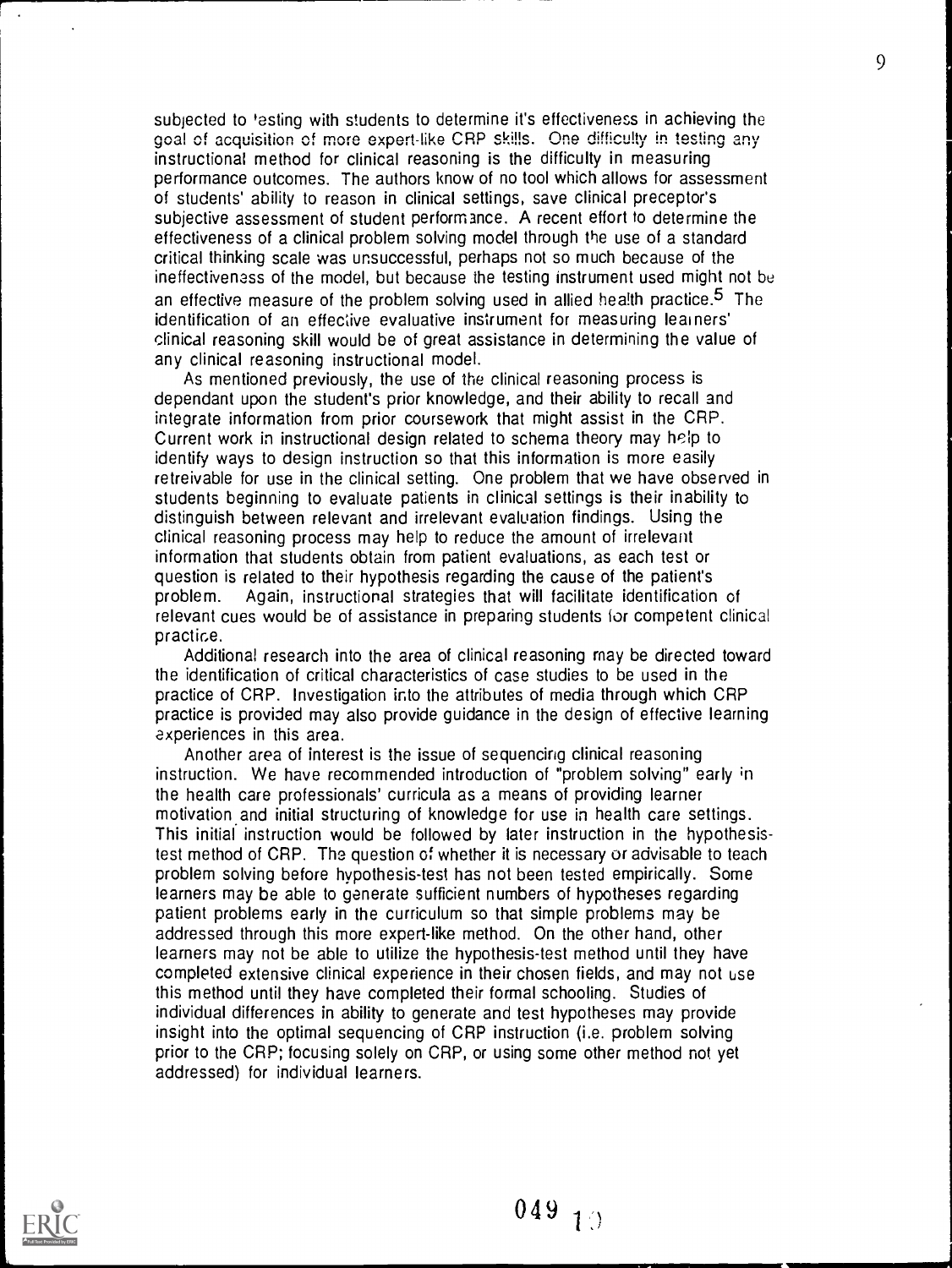# **REFERENCES**

- Barrows HS; Peltovitch PJ: The clinical reasoning process. Med Educ 1987;21:86-91.
- Burnett CN, and Pierson FM: Developing problem-solving skills in the classroom. Phys Ther 1983; 68:1381-1385.
- Jenkins HM: Improving clinical decision-making in nursing. J Nurs Educ 1 98524:242-241
- May BJ, Newman J: Developing competence in problemsolving: A behavioral model. Phys Ther 1980;60:1140-1145.

Norman GR: Problem-solving skills, solving problems and problem-based learning. Med Educ 1988;22:279-286.

Olsen SL: Teaching treatment planning: A problem-solving model. Phys Ther 1983;63:526-529.

Payton OD: Clinical reasoning process in physical therapy. Phys Their 1985;65:924-928.

Slaughter DS, Brown DS, Gardner DL, Peritt LJ: Improving physical therapy students' clinical problem-solving skills: An analytical questioning model. Phys Ther 1989;69:441-447.

Wright L: Practical reasoning. New York, NY: Harcourt Brace Jovanovich, Publishers, 1989.



 $\ddot{\phantom{0}}$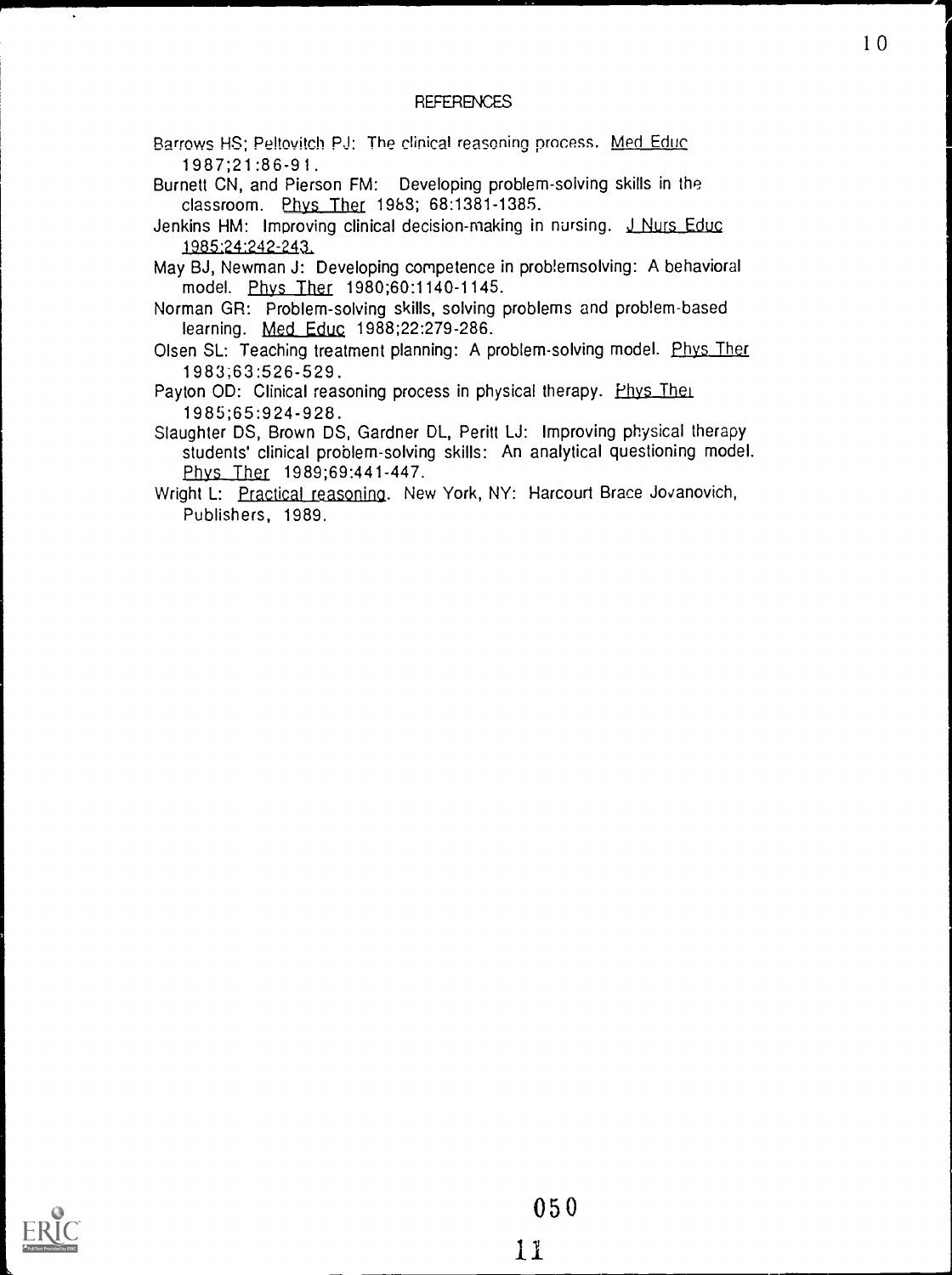

Figure 1. The problem-solving process. Problem solving is presented as a linear process.



 $\bullet$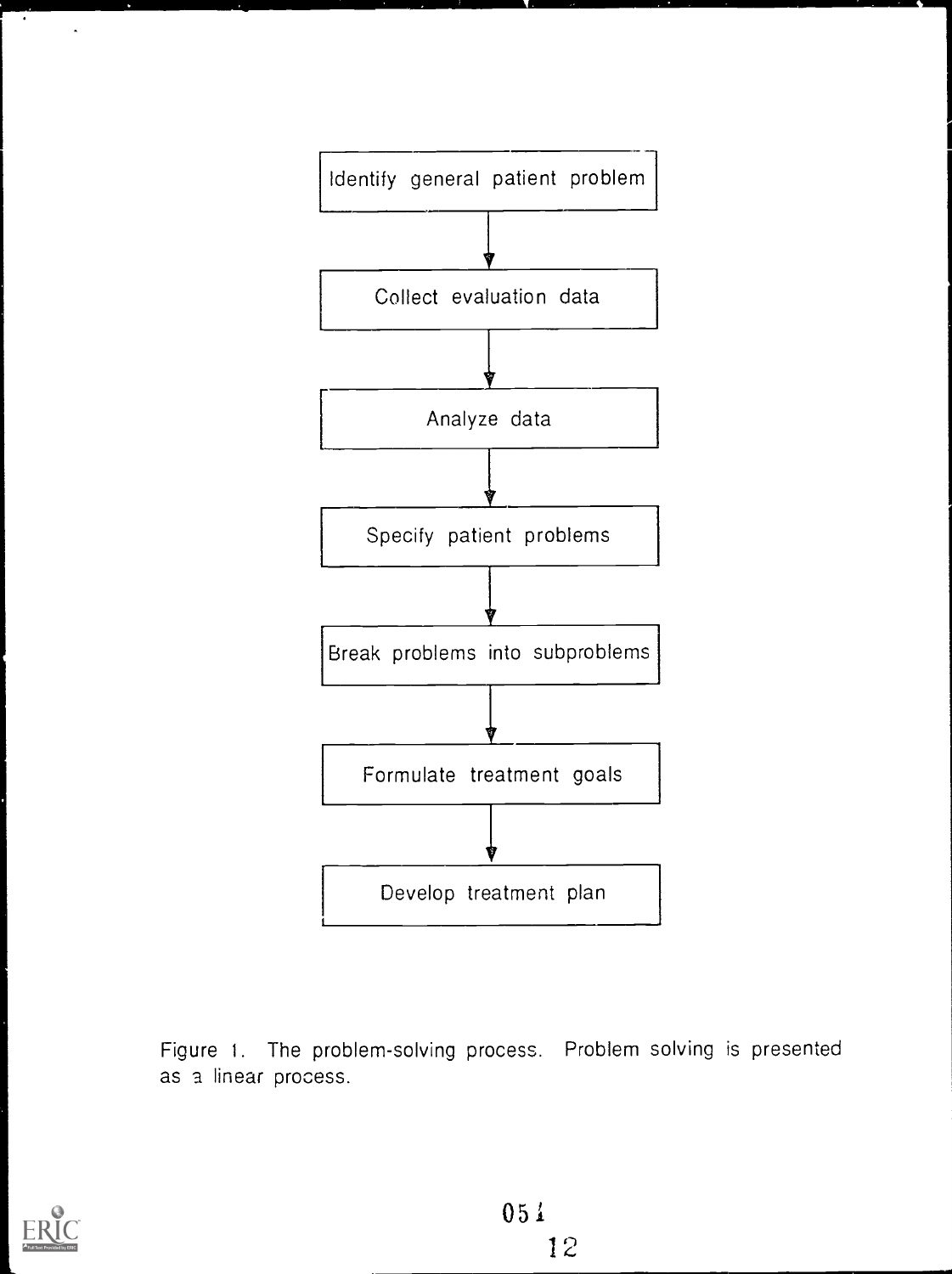

Figure 2. The clinkal reasoning process. Clinical reasoning is an iterative process In which information from each evaluative procedure affects the selection of the next procedure